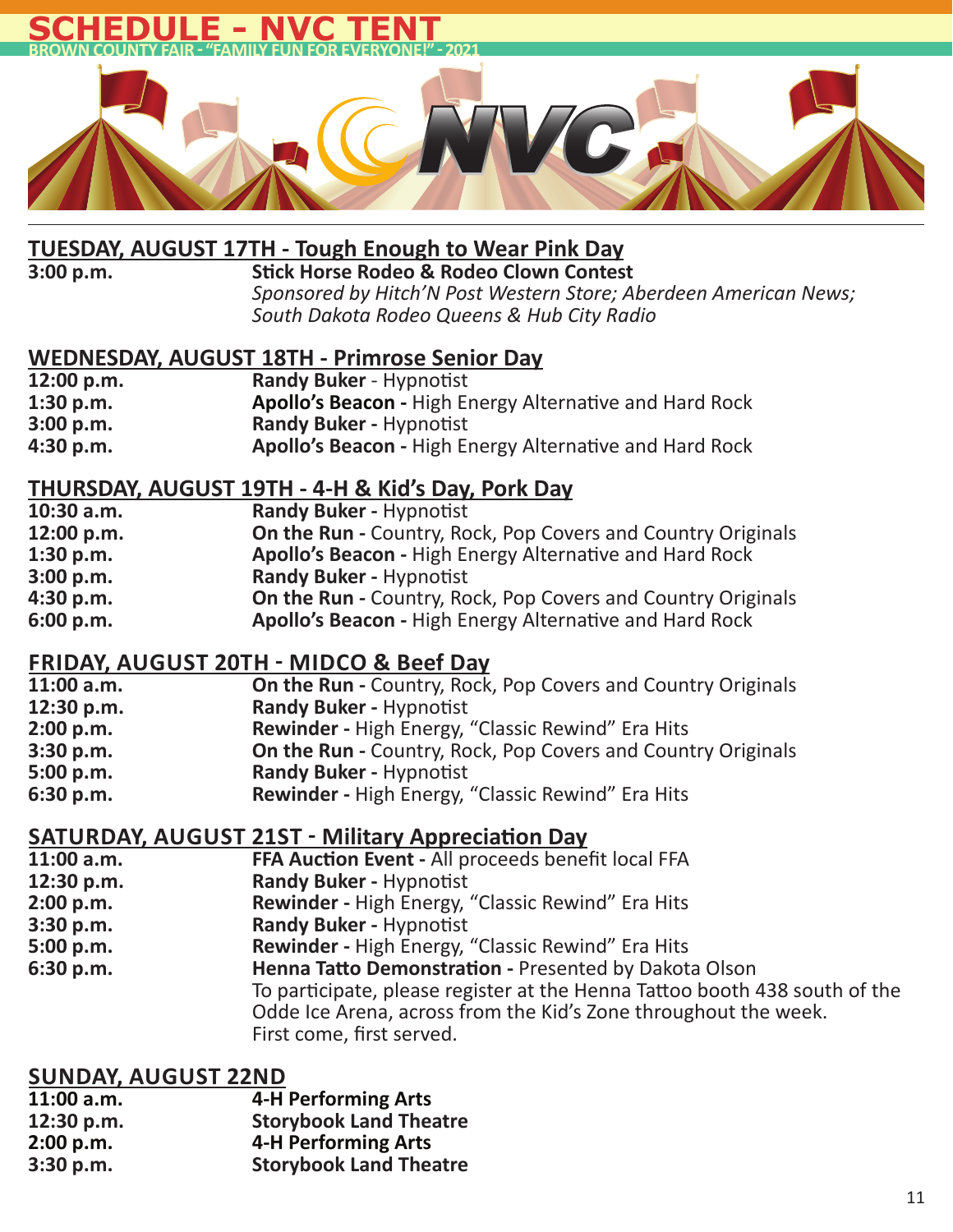## **BROWILLY FUN FOR EVERYONE!" - 2021 SCHEDULE - KEN'S F**



## **WEDNESDAY, AUGUST 18TH - Primrose Senior Day**

| 11:00 a.m. | <b>Blood Pressure Screenings</b>             |                        |
|------------|----------------------------------------------|------------------------|
| 11:30 a.m. | <b>Marty Davis - Western Music</b>           |                        |
|            | Sponsored by Primrose                        |                        |
| 12:00 p.m. | <b>Primrose Senior Day Lunch</b>             | $\frac{1}{2}$          |
|            | Sponsored by Primrose                        |                        |
| 1:30 p.m.  | <b>Primrose Senior Day Bingo</b>             |                        |
|            | With gift card prizes valued at \$600!       | <b>PRIMROSE</b>        |
|            | Sponsored by Primrose                        |                        |
|            |                                              |                        |
| 2:45 p.m.  | <b>Senior Photography Awards</b>             | RETIREMENT COMMUNITIES |
|            | Sponsored by Primrose                        |                        |
| 3:00 p.m.  | Ice Cream Social featuring Holy Rocka Rollaz |                        |
|            | 50's Rock'N'Roll                             |                        |
|            | Sponsored by Primrose                        |                        |
|            | <b>Marty Davis - Western Music</b>           |                        |
| 4:30 p.m.  |                                              |                        |
| 6:00 p.m.  | Holy Rocka Rollaz - 50's Rock'N'Roll         |                        |
|            |                                              |                        |

### **THURSDAY, AUGUST 19TH - 4-H & Kid's Day, Pork Day**

| 11:00 a.m. | Kid's Picnic featuring Phil Baker - Children's Entertainer             |
|------------|------------------------------------------------------------------------|
| 2:00 p.m.  | Holy Rocka Rollaz - 50's Rock'N'Roll                                   |
| 3:30 p.m.  | Holy Rocka Rollaz - 50's Rock'N'Roll                                   |
| 5:00 p.m.  | 4-H BBQ - Sponsored by Kippley Angus Farms; the Brown County Fair; and |
|            | Schley Family Farm Inc. - Jerry & Jacie Schley                         |
| 6:00 p.m.  | 4-H Fashion Revue and Royalty                                          |

### **FRIDAY, AUGUST 20TH - MIDCO & Beef Day**

| 12:00 p.m.  | Mogen's Heroes - 60's, 70's, 80's Music                                  |
|-------------|--------------------------------------------------------------------------|
| 1:30 p.m.   | <b>Marty Davis - Western Music</b>                                       |
| 3:00 p.m.   | Mogen's Heroes - 60's, 70's, 80's Music                                  |
| $5:15$ p.m. | Root Beer Float Feed - Sponsored by Kippley Angus Farms & Frederick Seed |
| 6:30 p.m.   | <b>Marty Davis - Western Music</b>                                       |
|             |                                                                          |

## **SATURDAY, AUGUST 21ST - Military Appreciation Day**

| <b>Military Appreciation Breakfast</b>                                       |
|------------------------------------------------------------------------------|
| Sponsored by the FEM Electric Association, Lake Region Electric Association, |
| Northern Electric Cooperative & the Brown County Fair                        |
| Mike Walker - Impressionist                                                  |
| Minute to Win It - Registration                                              |
| Minute to Win It - Fair Edition - Contest Begins!                            |
| Friends & Family competition! Form available on page 9!                      |
| Sponsored by Unravel: Aberdeen Escape Room; Wylie Thunder Road; Allevity     |
|                                                                              |
| Sponsored by Kippley Angus Farms; Malpert Insurance and Schriver's Mortuary  |
| Mike Walker - Impressionist                                                  |
| <b>Marty Davis - Western Music</b>                                           |
|                                                                              |

| $11:00$ a.m. | <b>Mike Walker - Impressionist</b> |
|--------------|------------------------------------|
| 1:00 p.m.    | <b>Mike Walker - Impressionist</b> |
| 3:00 p.m.    | <b>Mike Walker - Impressionist</b> |
|              |                                    |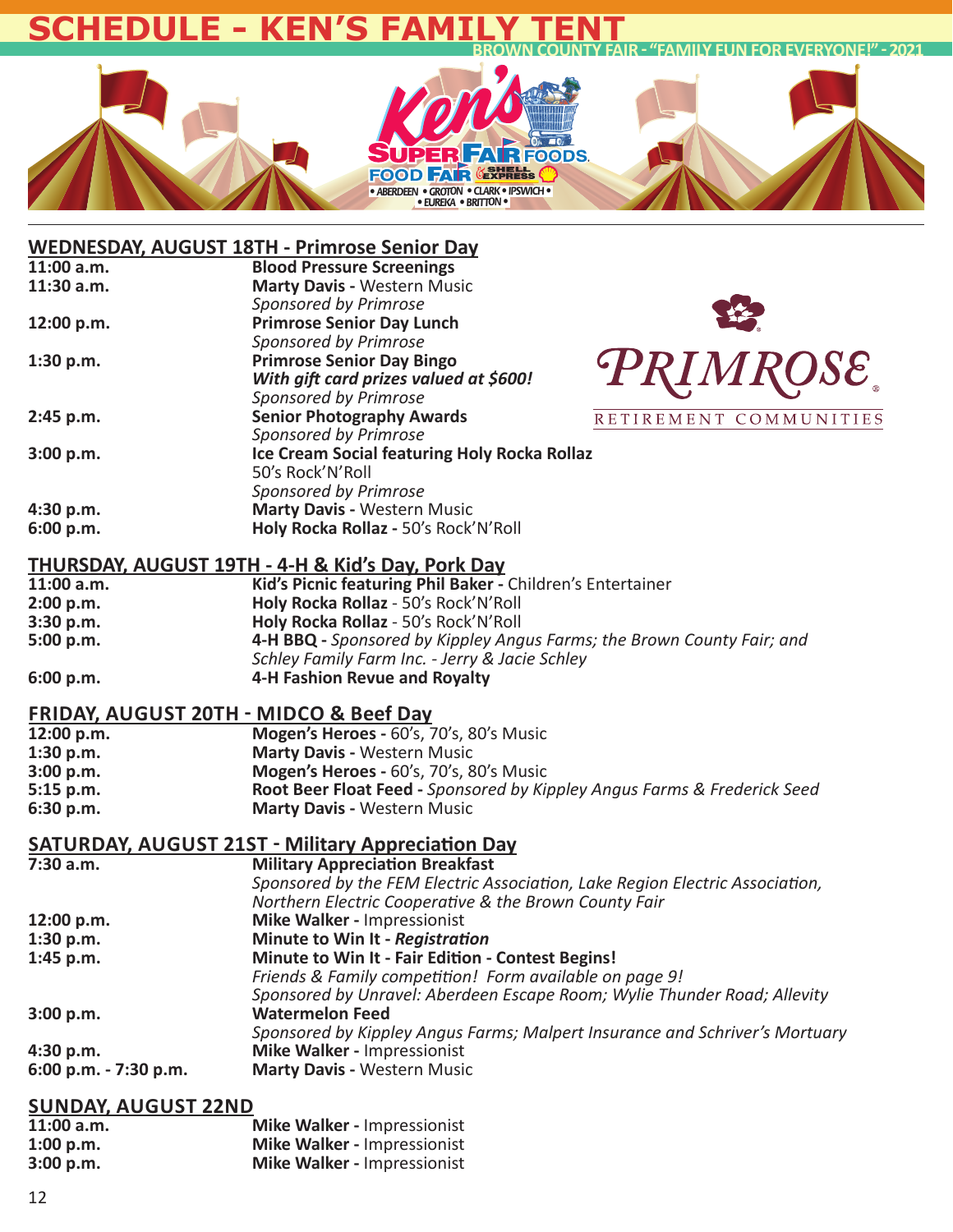# **BIG TOP TEN BROWN COUNTY FAIR ͳ "FAMILY FUN FOR EVERYONE!" ͳ 2021**



## **WEDNESDAY, AUGUST 18TH - Primrose Senior Day**

| 9:00 a.m. - 11:00 a.m. | <b>Primrose &amp; Kessler's Early Bird Senior Bingo</b>  |
|------------------------|----------------------------------------------------------|
|                        | Featuring \$500+ in prizes!                              |
|                        | Sponsored by Primrose and Kessler's                      |
|                        | Morning Coffee and Donuts begin at 9:00 a.m.             |
|                        | Sponsored by Primrose                                    |
| 11:00 a.m.             | David Malmberg - Ventriloquist                           |
| 12:30 p.m.             | Keith Raymond - Magician                                 |
| 2:00 p.m.              | David Malmberg - Ventriloquist                           |
| 6:00 p.m.              | <b>Area Federal Credit Union Rising Star Competition</b> |
|                        | Sponsored by Area Federal Credit Union                   |

## **THURSDAY, AUGUST 19TH - 4-H & Kid's Day, Pork Day**

| <b>Kessler's Senior Charity Bingo</b>          |
|------------------------------------------------|
| Free Coffee & Donuts begin at 8:45 a.m.        |
| Sponsored by Kessler's & the Brown County Fair |
| <b>Marty Davis - Western Music</b>             |
| David Malmberg - Ventriloquist                 |
| Keith Raymond - Magician                       |
| David Malmberg - Ventriloquist                 |
| Keith Raymond - Magician                       |
|                                                |

# **FRIDAY, AUGUST 20TH - MIDCO DAY & Beef Day**

| <b>Kessler's Senior Charity Bingo</b>          |
|------------------------------------------------|
| Free Coffee & Donuts begin at 8:45 a.m.        |
| Sponsored by Kessler's & the Brown County Fair |
| Keith Raymond - Magician                       |
| David Malmberg - Ventriloquist                 |
| Keith Raymond - Magician                       |
| David Malmberg - Ventriloquist                 |
| Keith Raymond - Magician                       |
|                                                |

# **SATURDAY, AUGUST 21ST - Military Appreciation Day**

| 9:00 a.m.  | <b>Kessler's Senior Charity Bingo</b>          |
|------------|------------------------------------------------|
|            | Free Coffee & Donuts begin at 8:45 a.m.        |
|            | Sponsored by Kessler's & the Brown County Fair |
| 11:30 a.m. | <b>Marty Davis - Western Music</b>             |
| 1:00 p.m.  | Keith Raymond - Magician                       |
| 2:30 p.m.  | David Malmberg - Ventriloquist                 |
| 4:00 p.m.  | Keith Raymond - Magician                       |
| 5:30 p.m.  | David Malmberg - Ventriloquist                 |
|            |                                                |

| $10:00$ a.m. | Worship at the Fair - Presented by Landmark Gospel Church |
|--------------|-----------------------------------------------------------|
| 12:00 p.m.   | <b>Union Cattle Band - Country, Little Rock Music</b>     |
| 1:30 p.m.    | <b>Union Cattle Band - Country, Little Rock Music</b>     |
| 3:00 p.m.    | <b>Union Cattle Band - Country, Little Rock Music</b>     |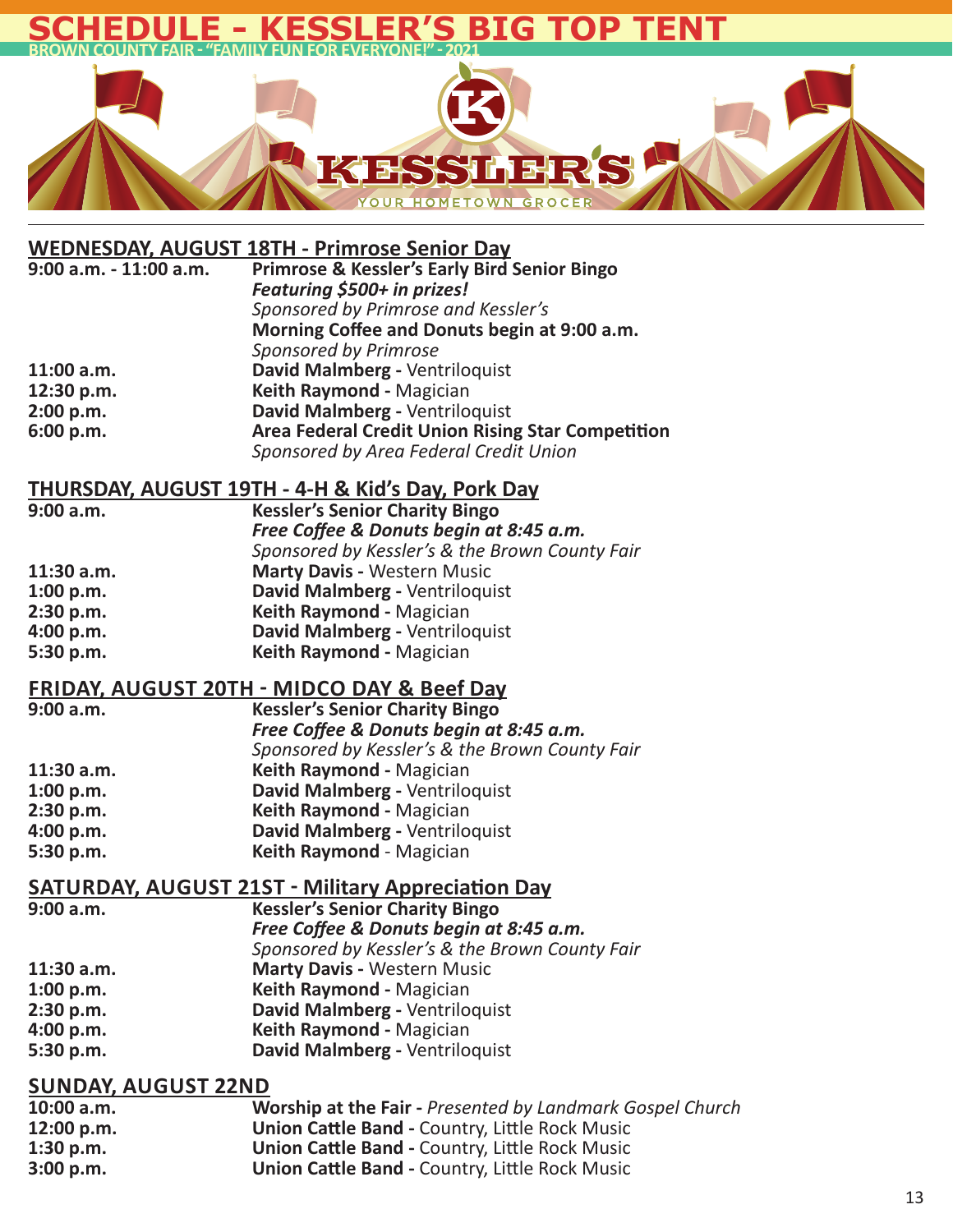# **BROWN COUNTY FAIR ͳ "FAMILY FUN FOR EVERYONE!" ͳ 2021 SCHEDULE - SANFORD KID'S ZONE**

# **SANFORD**

# Aberdeen<br>KID'S ZONE

|                        | <b>WEDNESDAY, AUGUST 18TH - Primrose Senior Day</b>          |                            | <b>FRIDAY, AUGUST 20TH - MIDCO &amp; Beef Day - CONT'D</b> |
|------------------------|--------------------------------------------------------------|----------------------------|------------------------------------------------------------|
| 10:00 a.m. - 6:00 p.m. | KIDSIGHT - Free Children's Vision                            | 12:00 p.m. - 5:00 p.m.     | Petting Zoo and Pony Rides Open to Public                  |
|                        | Screening (12 months and older) -                            |                            | <b>Piles of Smiles Face Painting Open to</b>               |
|                        | Sponsored by the Aberdeen Lions Club                         |                            | Public - If inclement weather, face painting               |
| $11:30$ a.m.           | Freddie Prez - Crazy Contests                                |                            | will move inside the Odde outside of the                   |
|                        | Prizes will be awarded!                                      |                            | Fair Office.                                               |
| 12:00 p.m. - 3:00 p.m. | Inflatable Fun Centers - Excalibur, Little                   | 12:00 p.m. - 6:00 p.m.     | Lyle Schaunaman Kiddie Train Runs                          |
|                        | Farm, and Obstacle Course                                    | 1:00 p.m.                  | Freddie Prez - Crazy Contests                              |
| 12:00 p.m. - 5:00 p.m. | Petting Zoo and Pony Rides Open to Public                    |                            | Prizes will be awarded!                                    |
|                        | <b>Piles of Smiles Face Painting Open to</b>                 | 2:00 p.m.                  | <b>Rug Rat Races</b>                                       |
|                        | <b>Public - If inclement weather, face painting</b>          |                            | Sponsored by the Jim River Yacht Club                      |
|                        | will move inside the Odde outside of the                     | 3:30 p.m.                  | Freddie Prez - Crazy Contests                              |
|                        | Fair Office.                                                 |                            | Prizes will be awarded!                                    |
| 12:00 p.m. - 6:00 p.m. | Lyle Schaunaman Kiddie Train Runs                            |                            |                                                            |
| 1:00 p.m.              | Freddie Prez - Crazy Contests                                |                            | <b>SATURDAY, AUGUST 21ST - Military Appreciation</b>       |
|                        | Prizes will be awarded!                                      | 10:00 a.m.                 | <b>Dress Your Pet Contest</b>                              |
| 3:30 p.m.              | Freddie Prez - Crazy Contests                                |                            | Sponsored by the Brown County Fair                         |
|                        | Prizes will be awarded!                                      | 10:00 a.m. - 6:00 p.m.     | KIDSIGHT - Free Children's Vision                          |
|                        |                                                              |                            | Screening (12 months and older) -                          |
|                        | <b>THURSDAY, AUGUST 19TH - 4-H &amp; KID'S DAY, PORK DAY</b> |                            | Sponsored by the Aberdeen Lions Club                       |
| 10:00 a.m.             | Sanford Kid's Activities, prizes and a free                  | 11:30 a.m.                 | Freddie Prez - Crazy Contests                              |
|                        | water station!                                               |                            | Prizes will be awarded!                                    |
| 10:00 a.m. - 2:00 p.m. | Agtegra Cooperative's Farm Safety Party -                    | 12:00 p.m. - 3:00 p.m.     | Inflatable Fun Centers - Excalibur, Little                 |
|                        | Celebrate farm safety throughout our                         |                            | Farm, and Obstacle Course                                  |
|                        | community! All ages welcome!                                 | 12:00 p.m. - 5:00 p.m.     | Petting Zoo and Pony Rides Open to Public                  |
|                        | Features: Electrical Safety Demonstrations,                  |                            | <b>Piles of Smiles Face Painting Open to</b>               |
|                        | ATV Simulator Experiences, Safety Gear                       |                            | <b>Public - If inclement weather, face painting</b>        |
|                        | Review and more!                                             |                            | will move inside the Odde outside of the                   |
| 10:00 a.m. - 6:00 p.m. | <b>KIDSIGHT - Free Children's Vision</b>                     |                            | Fair Office.                                               |
|                        | Screening (12 months and older) -                            | 12:00 p.m. - 6:00 p.m.     | Lyle Schaunaman Kiddie Train Runs                          |
|                        | Sponsored by the Aberdeen Lions Club                         | 1:00 p.m.                  | Freddie Prez - Crazy Contests                              |
| 12:00 p.m. - 3:00 p.m. | Inflatable Fun Centers - Excalibur, Little                   |                            | Prizes will be awarded!                                    |
|                        | Farm, and Obstacle Course                                    | 2:00 p.m.                  | <b>Rug Rat Races</b>                                       |
| 12:00 p.m. - 5:00 p.m. | Petting Zoo and Pony Rides Open to Public                    |                            | Sponsored by the Jim River Yacht Club                      |
|                        | <b>Piles of Smiles Face Painting Open to</b>                 | 3:30 p.m.                  | Freddie Prez - Crazy Contests                              |
|                        | Public - If inclement weather, face painting                 |                            | Prizes will be awarded!                                    |
|                        | will move inside the Odde outside of the                     | 5:00 p.m.                  | Freddie Prez - Crazy Contests                              |
|                        | Fair Office.                                                 |                            | Prizes will be awarded!                                    |
| 12:00 p.m. - 6:00 p.m. | Lyle Schaunaman Kiddie Train Runs                            |                            |                                                            |
| 2:00 p.m.              | <b>Rug Rat Races</b>                                         | <b>SUNDAY, AUGUST 22ND</b> |                                                            |
|                        | Sponsored by the Jim River Yacht Club                        | $11:00$ a.m.               | Freddie Prez - Crazy Contests                              |
| 3:00 p.m.              | Freddie Prez - Crazy Contests                                |                            | Prizes will be awarded!                                    |
|                        | Prizes will be awarded!                                      | 12:00 p.m.                 | <b>Freddie Prez - Crazy Contests</b>                       |
| 4:00 p.m.              | <b>Freddie Prez - Crazy Contests</b>                         |                            | Prizes will be awarded!                                    |
|                        | Prizes will be awarded!                                      |                            | <b>Super Farmer Registration</b>                           |
| 5:00 p.m.              | Phil Baker - Children's Entertainer                          | 12:00 p.m. - 4:00 p.m.     | Lyle Schaunaman Kiddie Train Runs                          |
| 6:00 p.m.              | Freddie Prez - Crazy Contests                                | 12:00 p.m. - 5:00 p.m.     | Petting Zoo and Pony Rides Open to Public                  |
|                        | Prizes will be awarded!                                      | 1:00 p.m.                  | <b>Super Farmer Contest</b>                                |
|                        |                                                              |                            | Sponsored by Farm Forum, Kippley Angus                     |
|                        | <b>FRIDAY, AUGUST 20TH - MIDCO &amp; Beef Day</b>            |                            | Farm, Market on the Plaza                                  |
| 10:00 a.m. - 6:00 p.m. | <b>KIDSIGHT - Free Children's Vision</b>                     |                            | Form Available on Pg. 8                                    |
|                        | Screening (12 months and older) -                            | 2:00 p.m.                  | Rug Rat Races - Finals                                     |
|                        | Sponsored by the Aberdeen Lions Club                         |                            | Sponsored by the Jim River Yacht Club                      |
| $11:30$ a.m.           | Freddie Prez - Crazy Contests                                |                            | Freddie Prez - Crazy Contests                              |
|                        | Prizes will be awarded!                                      |                            | Prizes will be awarded!                                    |
| 12:00 p.m. - 3:00 p.m. | Inflatable Fun Centers - Excalibur, Little                   |                            |                                                            |
|                        | Farm, and Obstacle Course                                    |                            |                                                            |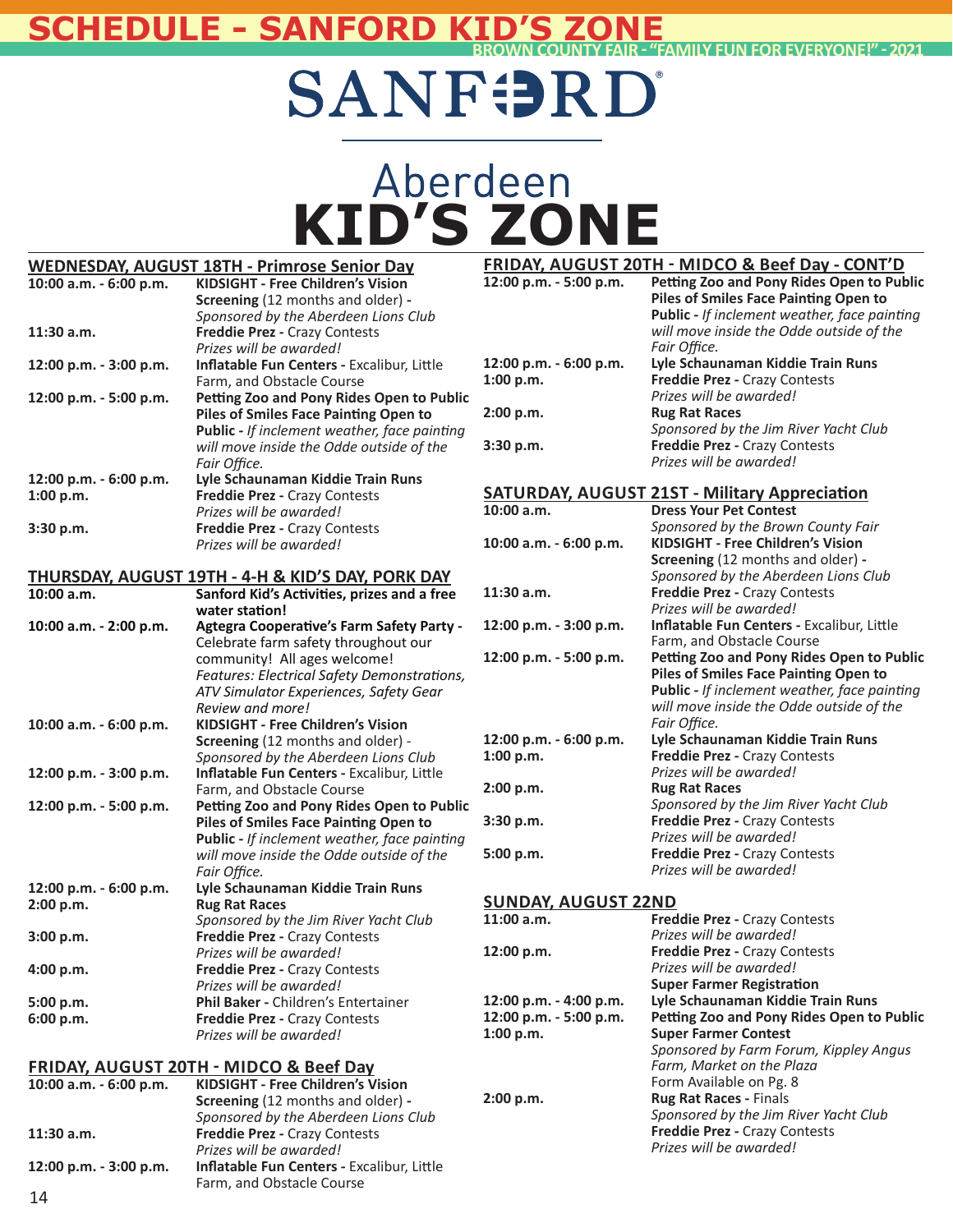# **SCHEDULE - HOME ARTS**

**BROWN COUNTY FAIR - "FAMILY FUN FOR EVERYONE!" - 2021** 

# **HOME ARTS**

See the Home Arts Book for more information about bringing gardening, crafting or cooking projects to the fair! Available at www.thebcfair.com, or at the Fair Office!

#### **SUNDAY, AUGUST 15TH**<br>3:00 p.m. - 6:00 p.m. Reir **3:00 p.m. - 6:00 p.m. Reimagined Pallet Contest -**  *RegistraƟ on* West of Home Arts Building (Lawn) **MONDAY, AUGUST 16TH 10:00 a.m. - 1:00 p.m. Entry Card Pick-Up Home Arts Building**<br> **4:00 p.m. - 8:00 p.m. Check-In & Judging Check-In & Judging for All Open Class Home Arts Exhibits** Home Arts Building **TUESDAY, AUGUST 17TH - Tough Enough to Wear**  <u>Pink</u><br>5:00 p.m. - 8:00 p.m. **5:00 p.m. - 8:00 p.m. Home Arts Building Open to the Public Fainted Rock Contest - Registration 6:00 p.m. 19 Mainting Building**<br>**Painted Rock Conte 6:00 p.m. Painted Rock Contest -** *Judging Sponsored by Weber Landscaping, Inc.* Home Arts Building **WEDNESDAY, AUGUST 18TH - Primrose Senior Day 9:00 a.m. - 8:00 p.m. Home Arts Building Open to Public 11:00 a.m. Pork! It's What's for Breakfast** *Presented by Stacey Sorlien, South Dakota Pork Producers Council* Home Arts Building<br>2:00 p.m. **Pulled Pork Extrava 2:00 p.m. Pulled Pork Extravaganza**  *Presented by Stacey Sorlien, South Dakota Pork Producers Council* Home Arts Building<br>4:00 p.m. **Example 20 Growing Succulents Growing Succulents**  *Presented by Joann Donley, Prairie Partners Master Gardeners* Home Arts Building<br>**19.9 All-Star Pork Meath** All-Star Pork **5:00 p.m. All-Star Pork Meatballs!**  *Presented by Stacey Sorlien, South Dakota Pork Producers Council* Home Arts Building **THURSDAY, AUGUST 19TH - 4-H & Kid's Day, Pork Day**<br>9:00 a.m. - 8:00 p.m. **9:00 a.m. - 8:00 p.m. Home Arts Building Open to the Public 10:00 Story Time with Hub City Moms**  *AcƟ viƟ es include: Coloring Contests, Scavenger Hunts, and Story Time* Home Arts Building<br>2:00 p.m. **Mool Preparation** a **2000 Preparation and Hand Spinning Demonstration**  *Presented by Prairie Fiber Arts Guild* Home Arts Building **3:45 p.m. LEGO Contest - Contestants Drawing** Home Arts Building<br>LEGO Contest 4:00 p.m. - 6:00 p.m.  *StarƟ ng with ages 6 & 7 Prizes Sponsored by BC Fair Staff* Home Arts Building **FRIDAY, AUGUST 20TH - MIDCO & Beef Day 9:00 a.m. - 8:00 p.m. Home Arts Building Open to the Public 10:00 Story Time with Hub City Moms**  *AcƟ viƟ es include Coloring Contests, Scavenger Hunts, and Story Time* Home Arts Building<br>**2:00 p.m.** Knit and Crochet Do **2.00 Knit and Crochet Demonstration**  *Presented by Prairie Fiber Arts Guild* Home Arts Building<br>4:00 p.m. **Growing Small Frui 4:00 p.m. Growing Small Fruits**  *Presented by the Prairie Partners Master Gardeners* Home Arts Building<br>4:45 p.m. It's 5 O'Clock Some **4t's 5 O'Clock Somewhere Contest** *RegistraƟ on* Home Arts Building **5:00 p.m. It's 5 O'Clock Somewhere Contest**  *Judging Sponsored by Slackers* Home Arts Building **SATURDAY, AUGUST 21ST - Military Appreciation**<br>9:00 a.m. - 8:00 p.m. Home Arts Building Open to the P **9:00 a.m. - 8:00 p.m. Home Arts Building Open to the Public 11:00 a.m. Pie & Cheesecake Contest Check-In & Entry -** Home Arts Building  **Make it with Wool Judging 11:30 a.m. Pie & Cheesecake C Pie & Cheesecake Contest Judging**  Home Arts Building **2:00 p.m. Pie & Cheesecake Awards & Public TasƟ ng -** *Sponsored by CJ's PaƟ sserie* Home Arts Building **3:00 p.m. Make it with Wool Style Show** Home Arts Building<br>**4:00 p.m. How to Properly Plans How to Properly Plant Trees** *Presented by Aaron Kiesz, City Forester* Home Arts Building **SUNDAY, AUGUST 22ND 11:00 a.m. - 5:00 p.m. Home Arts Building Open to the Public** 11:00 a.m. **Homemade Jerky & Sticks Contest RegistraƟ on** Home Arts Deck  *(Inside if inclement weather)* **12:00 Homemade Jerky & Sticks Contest Judging** Home Arts Deck  *(Inside if inclement weather)* **3:00 p.m. Judging Closes for All People's Choice Contests** Home Arts Building<br>5:30 p.m. - 7:00 p.m. Release of Open Cla **5:30 p.m. - 7:00 p.m. Release of Open Class Home Arts Exhibits 5:30 p.m. - 6:00 p.m. FOOT TRAFFIC ONLY**  *Gate A will open to vehicle traffi c at 6:00 p.m. Please exit through Gate B.*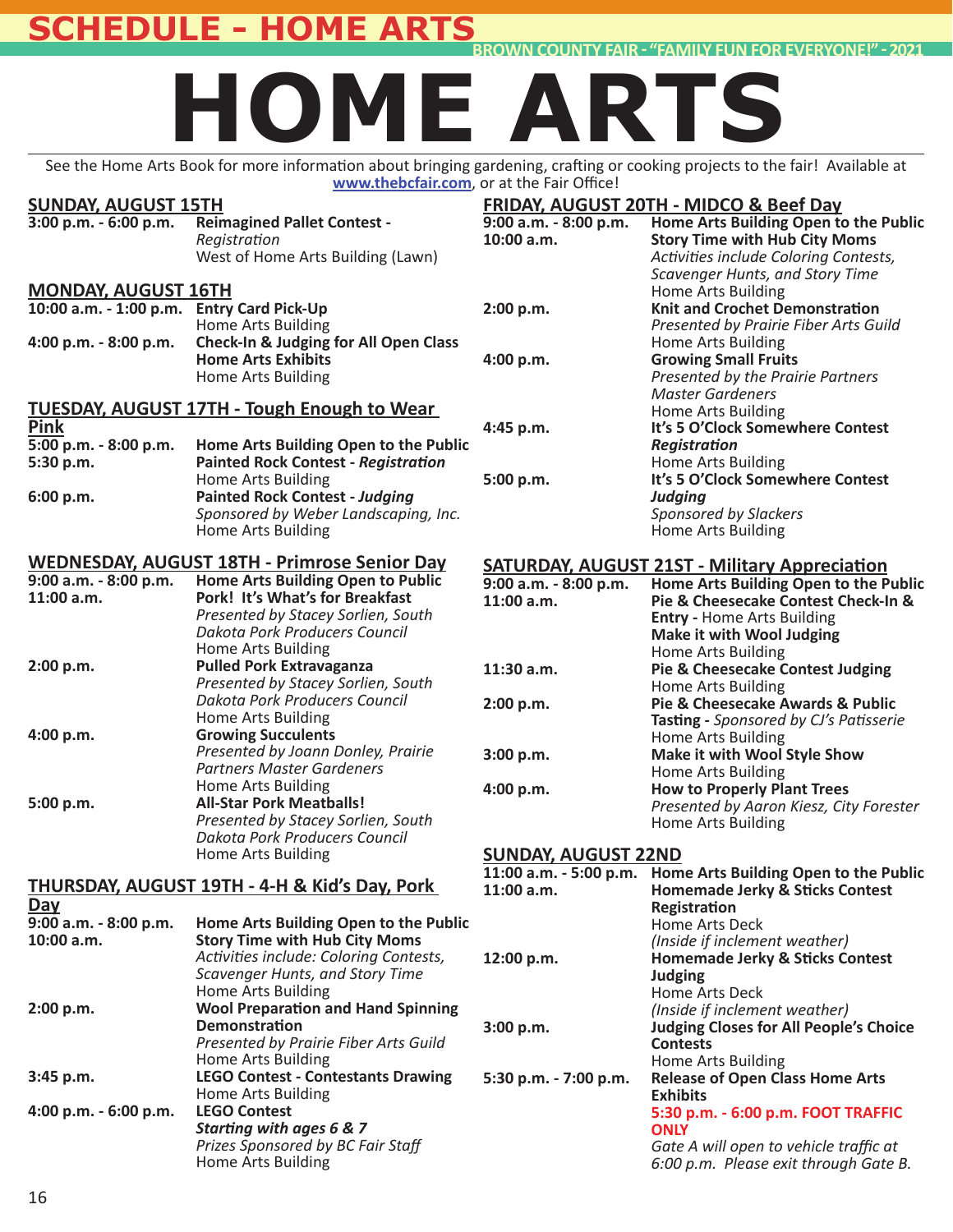# **ASS LIVESTOCK BROWN COUNTY FAIR ͳ "FAMILY FUN FOR EVERYONE!" ͳ 2021**

# **OPEN CLASS LIVESTOCK & 4-H EVENTS**

**FRIDAY, AUGUST 20TH - CONTINUED - MIDCO & Beef Day** See the Livestock Book for more information about bringing livestock to the fair! Available at www.thebcfair.com, or at the Fair Office!

| <b>MONDAY, AUGUST 16TH</b><br>8:00a.m.                        | Open Class Youth Horse - Registration                                                                                                                     | <b>FRIDAY,</b><br>12:00 p.m |
|---------------------------------------------------------------|-----------------------------------------------------------------------------------------------------------------------------------------------------------|-----------------------------|
| 9:00 a.m.                                                     | Akkerman Arena<br><b>Open Class Youth Horse Show</b>                                                                                                      |                             |
| 2:00 p.m. - 6:30 p.m.                                         | Akkerman Arena<br><b>Judging &amp; Entry of 4-H Non-Livestock Exhibits</b><br>and 4-H Club Display Set Up<br>Poultry Egg Judging: All eggs will be judged | 12:30 p.m                   |
|                                                               | during non-livestock exhibit judging<br>Odde Ice Arena                                                                                                    | 1:00 p.m.                   |
|                                                               | <b>TUESDAY, AUGUST 17TH - Tough Enough to Wear Pink</b>                                                                                                   | 2:00 p.m.                   |
| 10:00 a.m.<br>11:00 a.m.                                      | 4-H Dog - Entry Begins - Expo Addition<br>4-H Dog Show Begins with Agility Trials                                                                         | 3:00 p.m.                   |
|                                                               | Rally, Obedience and Showmanship to Follow<br>(Will not begin before 12:30 p.m.)                                                                          | 6:00 p.m.                   |
|                                                               | Expo Addition                                                                                                                                             |                             |
| $8:00$ a.m. $-11:00$ a.m.                                     | <b>WEDNESDAY, AUGUST 18TH - Primrose Senior Day</b><br>Open Class Poultry - Check-In and Entry                                                            | <b>SATURD</b><br>8:00a.m.   |
|                                                               | Poultry Barn<br>Open Guinea Pigs - Check-In and Entry                                                                                                     | 8:00 a.m.                   |
| 8:00 a.m. - 12:00 p.m.                                        | Poultry Barn<br><b>Open Class Dairy Cattle and Dairy Goat</b>                                                                                             | 8:30 a.m.                   |
|                                                               | Gate B Arrival Time<br>4-H Livestock Arrive Including: Rabbits,<br><b>Poultry and Guinea Pigs</b>                                                         | 9:00 a.m.                   |
| 8:00 a.m. - 1:00 p.m.<br>9:00 a.m. - 11:00 a.m.               | FFA Livestock Arrive - All Species<br>4-H & FFA Swine Check-In, Weigh-In and Entry                                                                        | 10:00 a.m                   |
| 11:00 a.m. - 1:00 p.m.                                        | Hog & Sheep Barn<br>4-H Weigh-In & Entry for all Other Livestock<br>FFA Weigh-In & Entry for all Other Livestock                                          | 1:00 p.m.<br>2:00 p.m.      |
| 11:00 a.m. - 2:00 p.m.                                        | Open Class Dairy Cattle - Check-In & Entry<br>Expo Addition                                                                                               | 3:00 p.m.                   |
|                                                               | Open Class Dairy Goat - Check-In & Entry<br>Midwest Vet Beef Barn                                                                                         | 5:00 p.m.                   |
|                                                               | <b>THURSDAY, AUGUST 19TH - 4-H &amp; Kid's Day, Pork Day</b>                                                                                              | 6:00 p.m.                   |
| 7:00 a.m.                                                     | 4-H Swine Showmanship & Show                                                                                                                              | 7:00 p.m.                   |
| 7:30 a.m.                                                     | Hog & Sheep Barn<br><b>Wrangler Team Roping - Entry</b>                                                                                                   |                             |
| 8:00 a.m. - 2:00 p.m.                                         | Akkerman Arena<br>Open Class Breeding Sheep - Check-In                                                                                                    |                             |
| 9:00 a.m.                                                     | Open Class Sheep Barn<br><b>Wrangler Team Roping Begins</b>                                                                                               | <b>SUNDAY</b><br>6:30 a.m.  |
| 10:00 a.m.                                                    | Akkerman Arena<br>4-H Dairy Goat Showmanship & Show<br>Hog & Sheep Barn                                                                                   | 7:30 a.m.                   |
| 10:30 a.m.                                                    | <b>Open Class Dairy Goat Show</b><br>To Follow 4-H Dairy Goat Show - Expo Addition                                                                        | 8:00a.m.                    |
| 11:00 a.m. -2:00 p.m.                                         | <b>Open Class Breeding Sheep - Entry</b><br>Open Class Sheep Barn                                                                                         |                             |
| $11:30$ a.m.                                                  | 4-H & Open Class Dairy Cattle Show<br>Registered & Grade - Expo Addition                                                                                  | 9:00 a.m.<br>10:00 a.m      |
| 1:00 p.m.                                                     | FFA Livestock Show - Expo Addition;<br>Hog & Sheep Barn                                                                                                   | 1:00 p.m.                   |
| 3:00 p.m.                                                     | 4-H & Open Class Poultry Show<br>4-H Showmanship to Follow - Poultry Barn                                                                                 | 3:00 p.m.                   |
|                                                               |                                                                                                                                                           | 6:00 p.m.                   |
| <b>FRIDAY, AUGUST 20TH - MIDCO &amp; Beef Day</b><br>8:00a.m. | 4-H Sheep Showmanship & Show                                                                                                                              |                             |
| 8:00 a.m. - 11:00 a.m.                                        | Expo Addition<br><b>Open Class Rabbits - Check-In &amp; Entry</b><br>Show to follow 4-H at 12:00 p.m. - Bunny Barn                                        | 6:30 p.m.<br>8:00 p.m.      |
| 9:00 a.m. - 11:00 a.m.                                        | Open Class Cow/Calf - Check-In & Entry<br>Akkerman Arena                                                                                                  | <b>MONDA</b>                |
| 9:30 a.m.                                                     | 4-H Rabbit Showmanship - Bunny Barn                                                                                                                       | 9:00 a.m.                   |
| 11:00 a.m.                                                    | 4-H Meat Goat Showmanship & Show<br>(Will not start until after the 4-H Sheep show)<br>Expo Addition                                                      |                             |
| 12:00 p.m.                                                    | <b>Open Class Cow/Calf Show Begins</b><br>Akkerman Arena                                                                                                  |                             |

|                        | Check-In & Entry                                         |
|------------------------|----------------------------------------------------------|
|                        | Poultry Barn                                             |
| 1:00 p.m.              | <b>Companion Animal Show</b>                             |
|                        | <b>Guinea Pigs to Follow</b>                             |
|                        | Poultry Barn                                             |
| 2:00 p.m. - 5:00 p.m.  | Open Class Market Lamb & Meat Goat                       |
|                        | Check-In - Hog & Sheep Barn                              |
| 3:00 p.m.              | 4-H Beef Showmanship (No-Fit) Contest                    |
|                        | (Sr./Jr./Beg.) - Expo Addition                           |
| 6:00 p.m.              | <b>Bo Peep Bingo - Open Class Sheep Barn</b>             |
|                        |                                                          |
|                        |                                                          |
|                        | <b>SATURDAY, AUGUST 21ST - Military Appreciation Day</b> |
| 8:00a.m.               | <b>Open Class Breeding Sheep Show</b>                    |
|                        | Open Class Sheep Barn                                    |
| 8:00 a.m. - 10:00 a.m. | <b>Open Class Market Lamb &amp; Meat Goat</b>            |
|                        | Check-In & Entry - Hog & Sheep Barn                      |
| 8:30 a.m.              | 4-H Breeding & Market Beef Show                          |
|                        | <b>4-H Prospect Calf Show</b>                            |
|                        | Pen-of-Three Show - Expo Addition                        |
| 9:00 a.m.              | Open Driving & Hitch - Pre-Registration                  |
|                        | Akkerman Arena                                           |
| 10:00 a.m.             | <b>Open Driving &amp; Hitch Show Begins</b>              |
|                        | Akkerman Arena                                           |
| 1:00 p.m.              | Open Class Meat Goat Show - Expo Addition                |
| 2:00 p.m.              | <b>Open Class Market Lamb Show</b>                       |
|                        | Hog & Sheep Barn                                         |
| 3:00 p.m. - 5:00 p.m.  | Open & Jurnior Beef - Check-In & Entry                   |
|                        | Midwest Vet Beef Barn                                    |
| 5:00 p.m.              | <b>Lords &amp; Ladies Lead Show</b>                      |
|                        | Open Class Sheep Barn                                    |
| 6:00 p.m.              | SD Sweet 16 County Showdown                              |
|                        | Expo Addition                                            |
| 7:00 p.m.              | <b>Release of Open Class Livestock Exhibits</b>          |
|                        | <b>MARKET LAMB &amp; MEAT GOAT ONLY</b>                  |
|                        | Please come in through Gate A with trailers,             |
|                        |                                                          |
|                        | and exit through Gate B.                                 |

**4-H Rabbit Show** 

Bunny Barn **Companion Animal** 

 *UNTIL SHOW IS OVER)*

 *(SALE OF RABBITS IS STRONGLY DISCOURAGED*

 *Open Class Show to Follow 4-H Show*

#### **SUNDAY, AUGUST 22ND**

| $6:30$ a.m. - 8:30 a.m. | Open & Junior Beef - Check-In & Entry                                   |
|-------------------------|-------------------------------------------------------------------------|
| 7:30 a.m. - 8:00 a.m.   | Midwest Vet Beef Barn<br><b>AQHA Level 1 Youth and Amateur and Open</b> |
|                         | <b>Breed Horse - REGISTRATION - Akkerman Arena</b>                      |
| 8:00 a.m.               | <b>AQHA Level 1 Youth and Amateur and Open</b>                          |
|                         | <b>Breed Horse Show - EVENT TIME</b>                                    |
|                         | Akkerman Arena                                                          |
| 9:00 a.m.               | Open & Junior Beef Show - Expo Addition                                 |
| 10:00 a.m. - 12:00 p.m. | <b>Youth Open Class Swine Barrow &amp; Gilt</b>                         |
|                         | Check-In & Entry - Hog & Sheep Barn                                     |
| 1:00 p.m.               | Youth Open Class Swine Barrow & Gilt Show                               |
|                         | Gilt to Follow Barrow - Hog & Sheep Barn                                |
| 3:00 p.m. - 5:00 p.m.   | All Non-Livestock 4-H Exhibits Released                                 |
|                         | <b>FOOT TRAFFIC ONLY</b>                                                |
| 6:00 p.m.               | <b>Release of Open Class Livestock Exhibits</b>                         |
|                         | Please come in through Gate A with trailers,                            |
|                         | and exit through Gate B.                                                |
| 6:30 p.m.               | 4-H Round Robin Showmanship - Expo Addition                             |
| 8:00 p.m.               | All 4-H Breeding Livestock Released                                     |
|                         |                                                                         |

#### **M, AUGUST 23RD**

**9:00 a.m. 4-H Livestock Premium Sale** *Sale Order: Poultry, Hogs* - Hog & Sheep Barn *Sale Order: Dairy Goats, Dairy CaƩ le, Meat Goats, Beef, Sheep -* Expo Addition<br>**Remaining 4-H Livestock Release after Sale**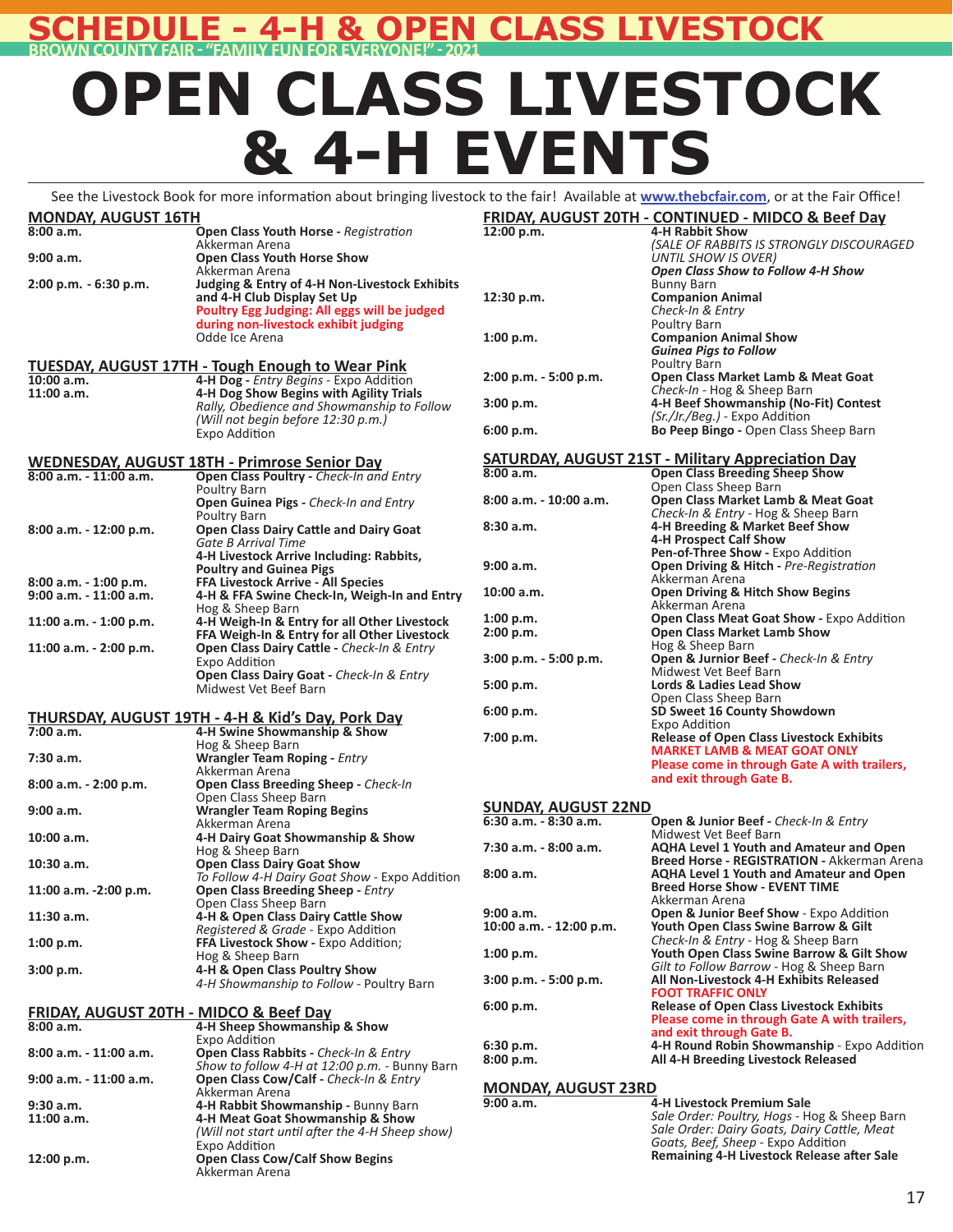**SCHEDULE - GRANDSTAN** 



# **MONDAY, AUGUST 16TH**

#### **DACOTAH BANK STAMPEDE PRCA RODEO PRESENTED BY TNTAX BUSINESS SERVICES, INC.**

 *Sponsored by TNTax Business Services, Inc. & Dacotah Bank* Larry Gerlach Grandstand  **YOUTH MUTTON BUSTING**  *Sponsored by Schley Family Farm, Inc. & Roger Dykema* Larry Gerlach Grandstand



#### **TUESDAY, AUGUST 17TH - Tough Enough to Wear Pink Night Rodeo Slack - FREE EVENT**

#### Larry Gerlach Grandstand<br>**7:00 p.m. DACOTAH BANK STAMP 7:00 p.m. DACOTAH BANK STAMPEDE PRCA RODEO**

**"Tough Enough to Wear Pink" Night! - Relay for Life Breast Cancer Awareness Night**  *Sponsored by TNTax Business Services Inc. & Dacotah Bank* Larry Gerlach Grandstand  **YOUTH MUTTON BUSTING**  *Sponsored by Schley Family Farm, Inc. & Roger Dykema* Larry Gerlach Grandstand

# **WEDNESDAY, AUGUST 18TH**

## **NITTY GRITTY DIRT BAND and SARA EVANS**

 *Sponsored by Miller Lite* Larry Gerlach Grandstand

# **THURSDAY, AUGUST 19TH**

**ELI YOUNG BAND and RANDY HOUSER**  *Sponsored by Miller Lite* Larry Gerlach Grandstand

# **FRIDAY, AUGUST 20TH**

### **DAUGHTRY with special guests BLACK STONE CHERRY**

 *Sponsored by Miller Lite & South Dakota Army NaƟ onal Guard* Larry Gerlach Grandstand

# **SATURDAY, AUGUST 21ST**

## **NELLY with special guests MICHAEL RAY and JO DEE MESSINA**

 *Sponsored by Miller Lite* Larry Gerlach Grandstand  **FIREWORKS**  *Sponsored by Kessler's* Larry Gerlach Grandstand

# **SUNDAY, AUGUST 22ND**

#### **1:00 p.m. AnƟ que Tractor Parade - FREE Antique Tractor Pull - FREE** *Sponsored by Miller Lite* Larry Gerlach Grandstand



Here for you.<sup>\*</sup>









**1-800-GO-GUARD**